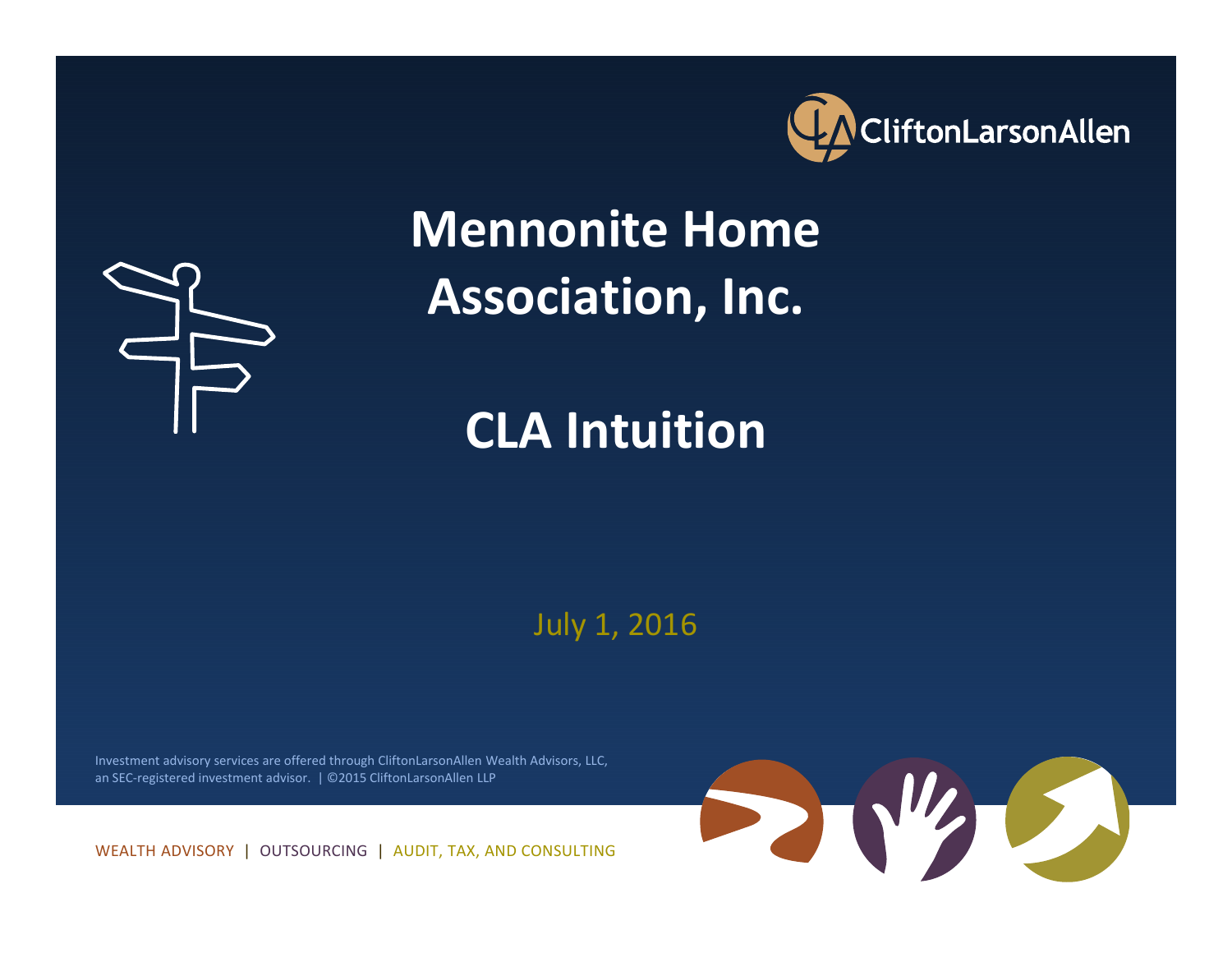### **Baseline Assumptions – Operations**

#### **Baseline in model is based on MHA budgeted FY 2016 income statement**

#### Summary '16 Consolidated Income Statement Per Intuition Model

| <b>Operating Revenue</b> |                                         | \$      | 2016      |  |  |  |  |
|--------------------------|-----------------------------------------|---------|-----------|--|--|--|--|
|                          |                                         |         |           |  |  |  |  |
|                          | <b>Resident Services</b>                |         | 7,185,364 |  |  |  |  |
|                          | Interest                                |         | 32,731    |  |  |  |  |
|                          | Other                                   |         | 271,157   |  |  |  |  |
|                          | <b>Contributions &amp; Grants</b>       |         | 386       |  |  |  |  |
|                          | <b>Total Revenue</b>                    |         | 7,489,251 |  |  |  |  |
|                          | <b>Operating Expenses</b>               |         |           |  |  |  |  |
|                          | <b>Nursing</b>                          |         | 2,585,209 |  |  |  |  |
|                          | <b>Activities &amp; Social Services</b> |         | 157,895   |  |  |  |  |
|                          | <b>Dietary</b>                          |         | 1,024,087 |  |  |  |  |
|                          | Housekeeping & Laundry                  |         | 342,573   |  |  |  |  |
|                          | <b>Plant Operations</b>                 |         | 284,658   |  |  |  |  |
|                          | <b>Utilities</b>                        |         | 267.421   |  |  |  |  |
|                          | Administration                          |         | 1,234,092 |  |  |  |  |
|                          | <b>Payroll Taxes/Employee Benefits</b>  |         | 869,203   |  |  |  |  |
|                          | Interest                                |         | 118,801   |  |  |  |  |
|                          | Depreciation                            | 318,576 |           |  |  |  |  |
|                          | Ganin/loss Investments                  |         |           |  |  |  |  |
|                          | <b>Total Operating Expense</b>          |         | 7.202.514 |  |  |  |  |
|                          | <b>Operating Income (loss)</b>          |         | 286,737   |  |  |  |  |
|                          | <b>Other Income</b>                     |         | 13,386    |  |  |  |  |
|                          | <b>Change in Net Assets</b>             |         | 300,122   |  |  |  |  |

| (\$ in Thousands)                                                                                                                    | 2016               |
|--------------------------------------------------------------------------------------------------------------------------------------|--------------------|
| <b>OPERATING REVENUES</b><br><b>Net Resident Revenues</b><br><b>Amortization of Entrance Fees</b><br><b>Other Operating Revenues</b> | \$<br>7,185<br>284 |
| <b>Total Operating Revenues</b>                                                                                                      | 7,469              |
| <b>Operating Revenue % Change</b>                                                                                                    | 0.0%               |
| <b>OPERATING EXPENSES</b><br><b>Labor and Other Expenses</b><br><b>Provision for Bad Debts</b>                                       | 6,765              |
| <b>Total Non Capital Expenses</b><br><b>Operating Expense % Change</b>                                                               | 6.765<br>0.0%      |
| <b>Operating EBIDA</b><br><b>Operating EBIDA %</b>                                                                                   | 704<br>9.4%        |
| Depreciation & Amortization<br><b>Interest Expense</b>                                                                               | 319<br>119         |
| <b>Total Operating Expenses</b>                                                                                                      | 7,203              |
| <b>Operating Margin</b>                                                                                                              | 266                |
| <b>Operating Margin %</b>                                                                                                            | 3.6%               |
| <b>NON-OPERATING, NET</b><br><b>Investment Income</b><br>Loss from future service obligation                                         | 33                 |
| Contributions and donations *                                                                                                        | 1                  |
| <b>Total Non Operating</b>                                                                                                           | 34                 |
| <b>NET MARGIN</b>                                                                                                                    | 300                |
| <b>Net Margin %</b>                                                                                                                  | 4.0%               |



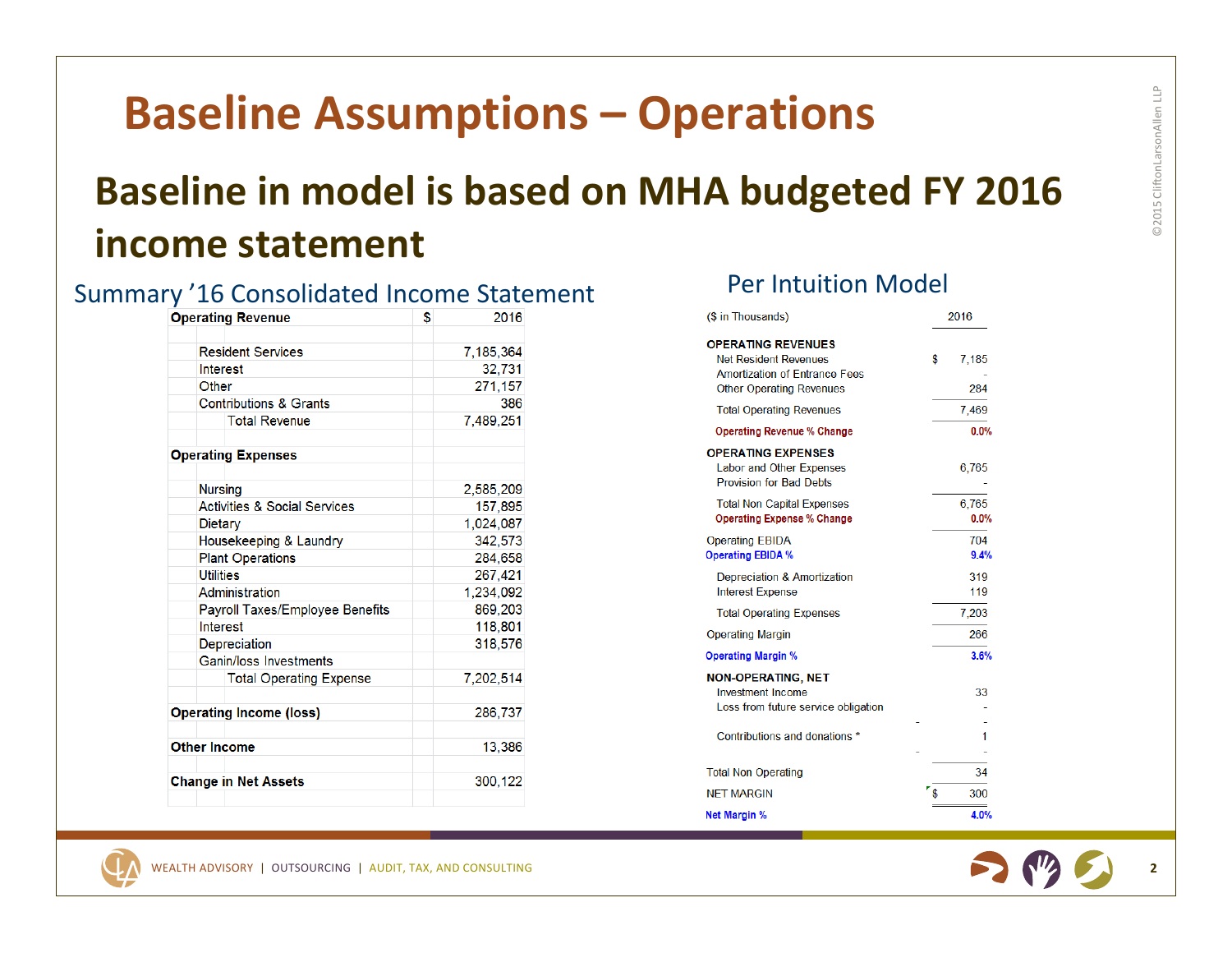### **Baseline Assumptions – Balance Sheet Baseline in model is based on MHA audited FY 2015 balance sheet**

| Per 9/30/15 Audit<br><b>ASSETS</b> |    | 2015      | <b>Per Intuition Model</b>             |    |       |
|------------------------------------|----|-----------|----------------------------------------|----|-------|
|                                    |    |           |                                        |    |       |
| <b>CURRENT ASSETS</b>              |    |           | <b>ASSETS</b><br><b>Current Assets</b> |    |       |
| Cash and Cash Equivalents          | \$ | 550,752   | Cash and Cash Equivalents              | \$ | 551   |
| <b>Resident Trust Funds</b>        |    | 14,486    | <b>Current AWUIL</b>                   |    | 25    |
| <b>Resident Security Deposits</b>  |    | 10,760    | Net Resident Receivables               |    | 683   |
| Accounts Receivable, Net           |    | 682,592   | <b>Other Current Assets</b>            |    | 172   |
| <b>Short-Term Investments</b>      |    | 1,377,669 | <b>Total Current Assets</b>            |    | 1,431 |
| Due from Related Parties           |    | 29,367    |                                        |    |       |
| <b>Supplies Inventory</b>          |    | 36,519    | Investments                            |    | 1,378 |
| <b>Prepaid Expenses</b>            |    | 106,571   | Assets Whose Use is Limited            |    |       |
| <b>Total Current Assets</b>        |    | 2,808,716 | Net Property and Equipment             |    | 5,014 |
| <b>PROPERTY AND EQUIPMENT, NET</b> |    | 5,014,221 | <b>All Other Assets</b>                |    | 200   |
|                                    |    |           | <b>Total Assets</b>                    |    | 8,023 |
| <b>OTHER ASSETS</b>                |    |           |                                        |    |       |
| Deferred Financing Costs, Net      |    | 60,608    |                                        |    |       |
| Investment in Affiliate            |    | 138,667   |                                        |    |       |
| <b>Total Other Assets</b>          |    | 199,275   |                                        |    |       |
| <b>Total Assets</b>                |    | 8,022,212 |                                        |    |       |





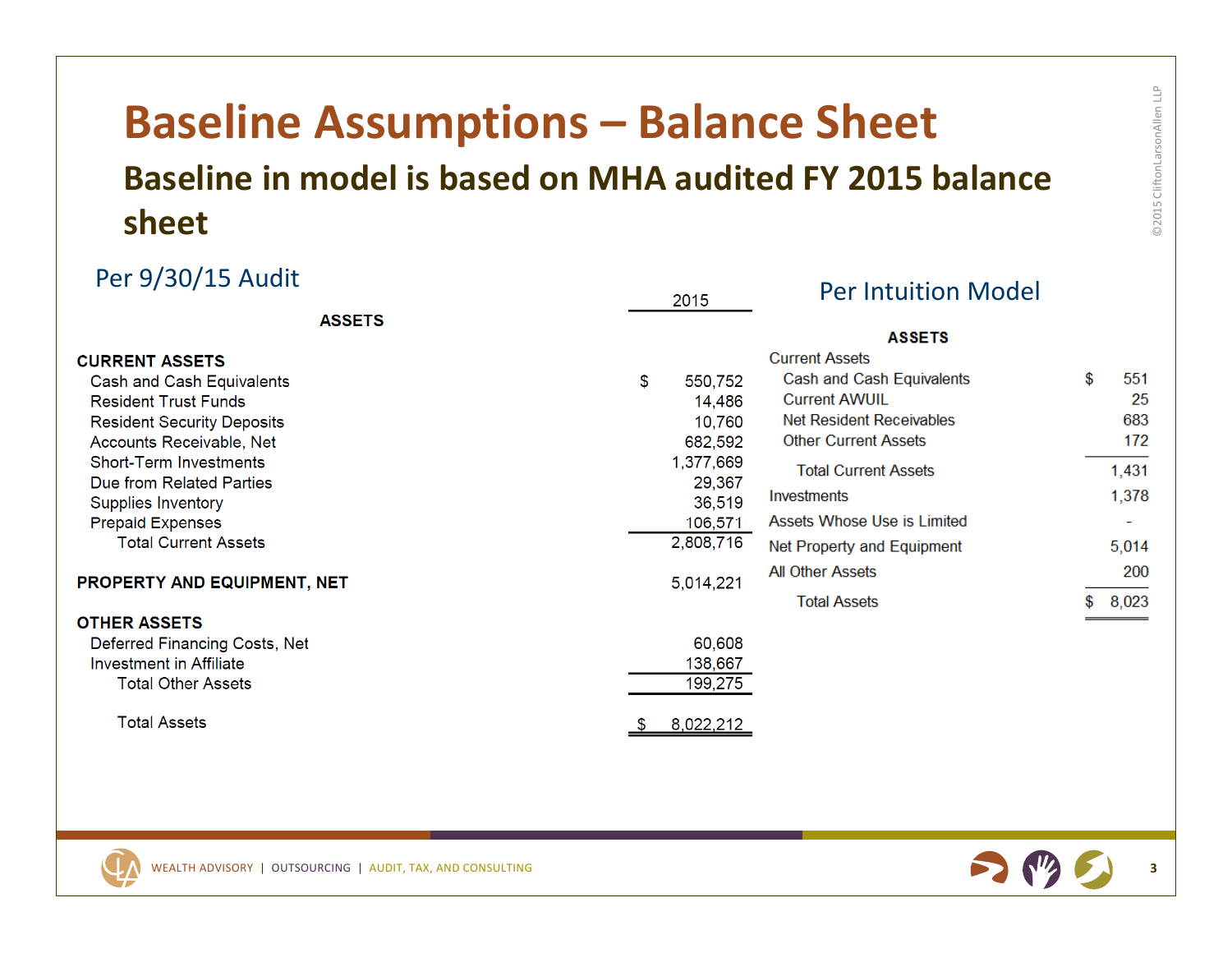#### **Baseline Assumptions – Balance Sheet Baseline in model is based on MHA audited FY 2015 balance sheet**

#### Per 9/30/15 Audit Per

| <b>CURRENT LIABILITIES</b>                  |           |           | <b>LIABILITIES AND NET ASSETS</b>          |           |
|---------------------------------------------|-----------|-----------|--------------------------------------------|-----------|
| <b>Current Maturities of Long-Term Debt</b> | \$        | 248,981   | <b>Current Liabilities</b>                 |           |
| <b>Accounts Payable</b>                     |           | 246,792   | <b>Current Portion of LTD</b>              | \$<br>249 |
| <b>Accrued Salaries and Payroll Taxes</b>   |           | 134,521   | <b>Other Current Liabilities</b>           | 531       |
| <b>Accrued Compensated Absences</b>         |           | 58,808    |                                            |           |
| <b>Accrued Expenses</b>                     |           | 31,125    | <b>Total Current Liabilities</b>           | 780       |
| Due to Related Parties                      |           | 34,029    | Long-Term Debt, Net                        | 3,072     |
| <b>Resident Trust Funds Liability</b>       |           | 14,486    | Deferred Revenue & Refund Liability        |           |
| <b>Resident Security Deposits</b>           |           | 10,760    |                                            |           |
| <b>Total Current Liabilities</b>            |           | 779,502   | <b>Future Service Obligation Liability</b> |           |
|                                             | 3,072,371 |           | Fair Value Interest Rate Swap Agreements   |           |
| LONG-TERM DEBT, LESS CURRENT MATURITIES     |           |           | Other Long-Term Liabilities                | 53        |
| <b>OTHER LIABILITIES</b>                    |           |           | <b>Restricted Net Assets</b>               |           |
| Asset Retirement Obligation                 |           | 52,504    | Unrestricted Total Net Assets              | 4,118     |
| <b>Total Liabilities</b>                    |           | 3,904,377 | <b>Total Liabilities &amp; Net Assets</b>  | \$8,023   |
| <b>NET ASSETS</b>                           |           | 4,117,835 |                                            |           |
| <b>Total Liabilities and Net Assets</b>     |           | 8,022,212 |                                            |           |



r Intuition Model

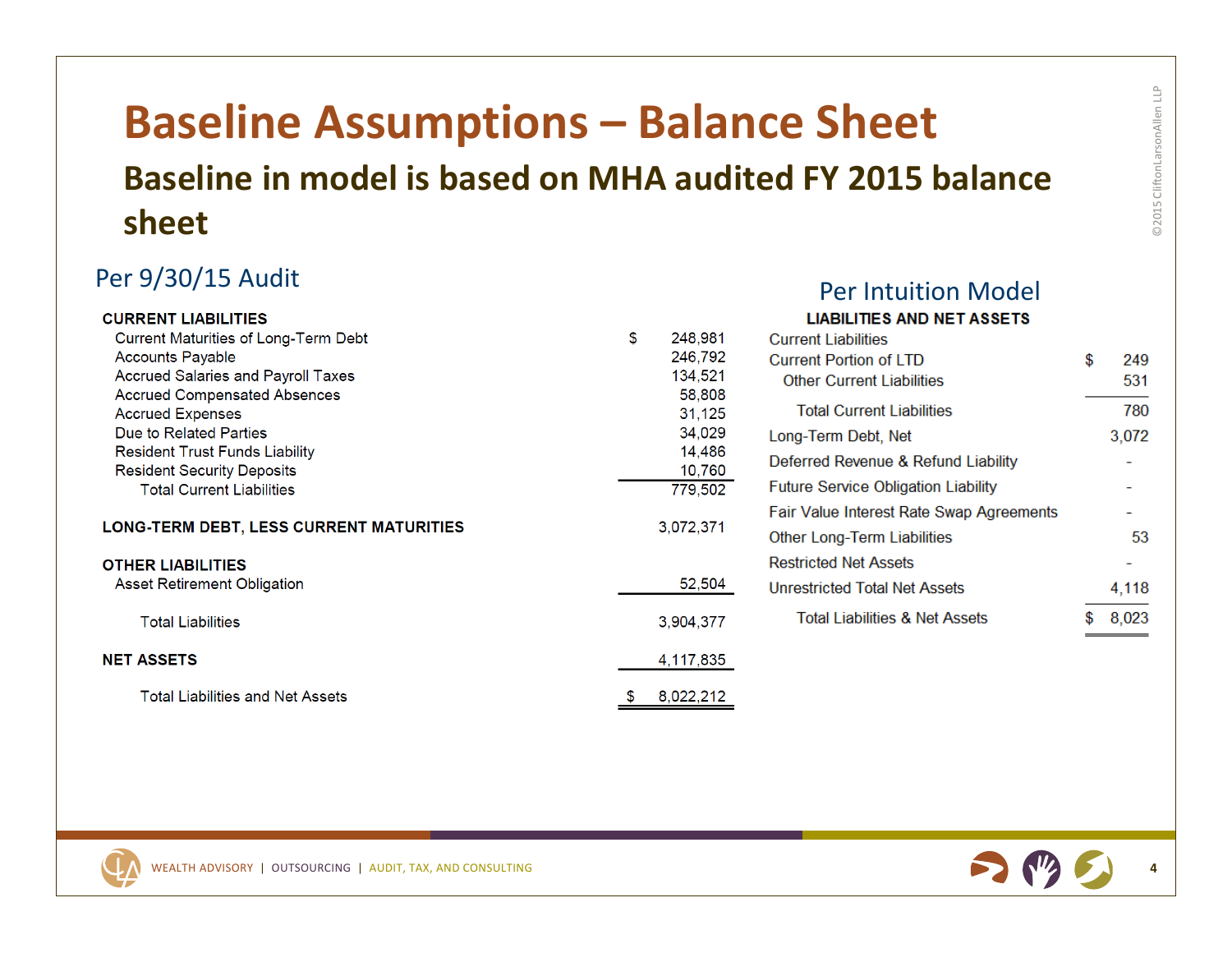# **Baseline Assumptions – Long‐Term Debt**

#### Per 9/30/15 Audit Footnote

| September 30,     | Amount |           |  |
|-------------------|--------|-----------|--|
| 2016              | \$     | 248,981   |  |
| 2017              |        | 258,226   |  |
| 2018              |        | 267,486   |  |
| 2019              |        | 277,077   |  |
| 2020              |        | 286,802   |  |
| <b>Thereafter</b> |        | 1,982,780 |  |
| Total             |        | 3,321,352 |  |

#### Per Intuition Model

|           | 2016 | 2017 | 2018 | 2019 | 2020 | $202 -$   | 2022     | 2023     | 2024     | 2025 | 2026 |
|-----------|------|------|------|------|------|-----------|----------|----------|----------|------|------|
| Principal | 249  | 258  | 267  | 27   | 287  | 297       | 308      | 319      | 330      | 342  | 355  |
| Interest  | 119  | 104  | 05   | 85   | 76   | n r<br>65 | --<br>55 | ៱<br>45. | າດ<br>JZ | 20   |      |
|           | 368  | 362  | 362  | 362  | 363  | 362       | 363      | 362      | 362      | 362  | 363  |



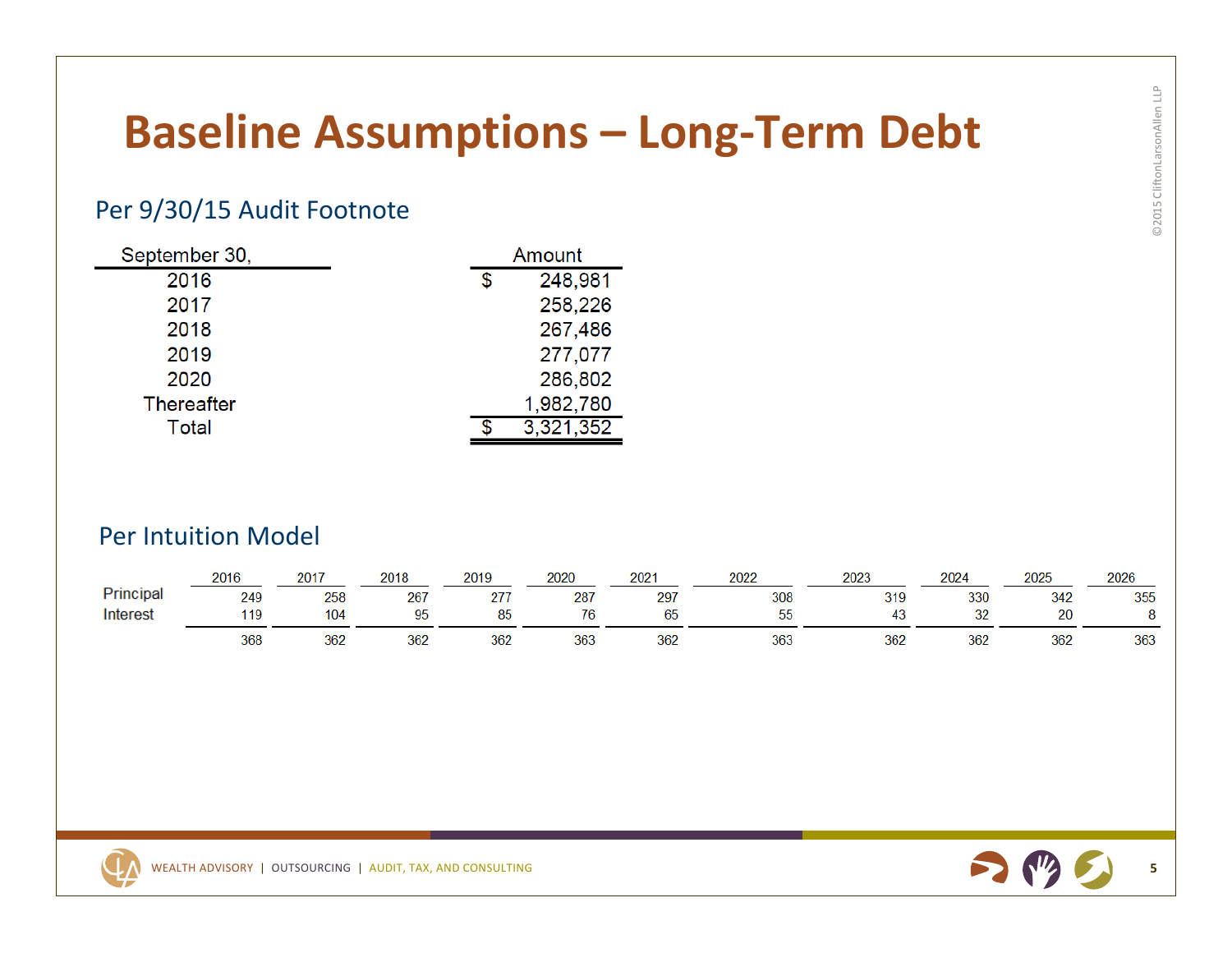## **Baseline Assumptions – Capital & Funding**

## • **Capital Expenditures**

- 3.5% of Revenue each year
- –\$257k in 2016 to \$306k in 2025

### • **Contributions**

–\$5K annually in 2017 & 2018; inflated 2% thereafter

### • **Investment Earnings**

– 3.0% annually



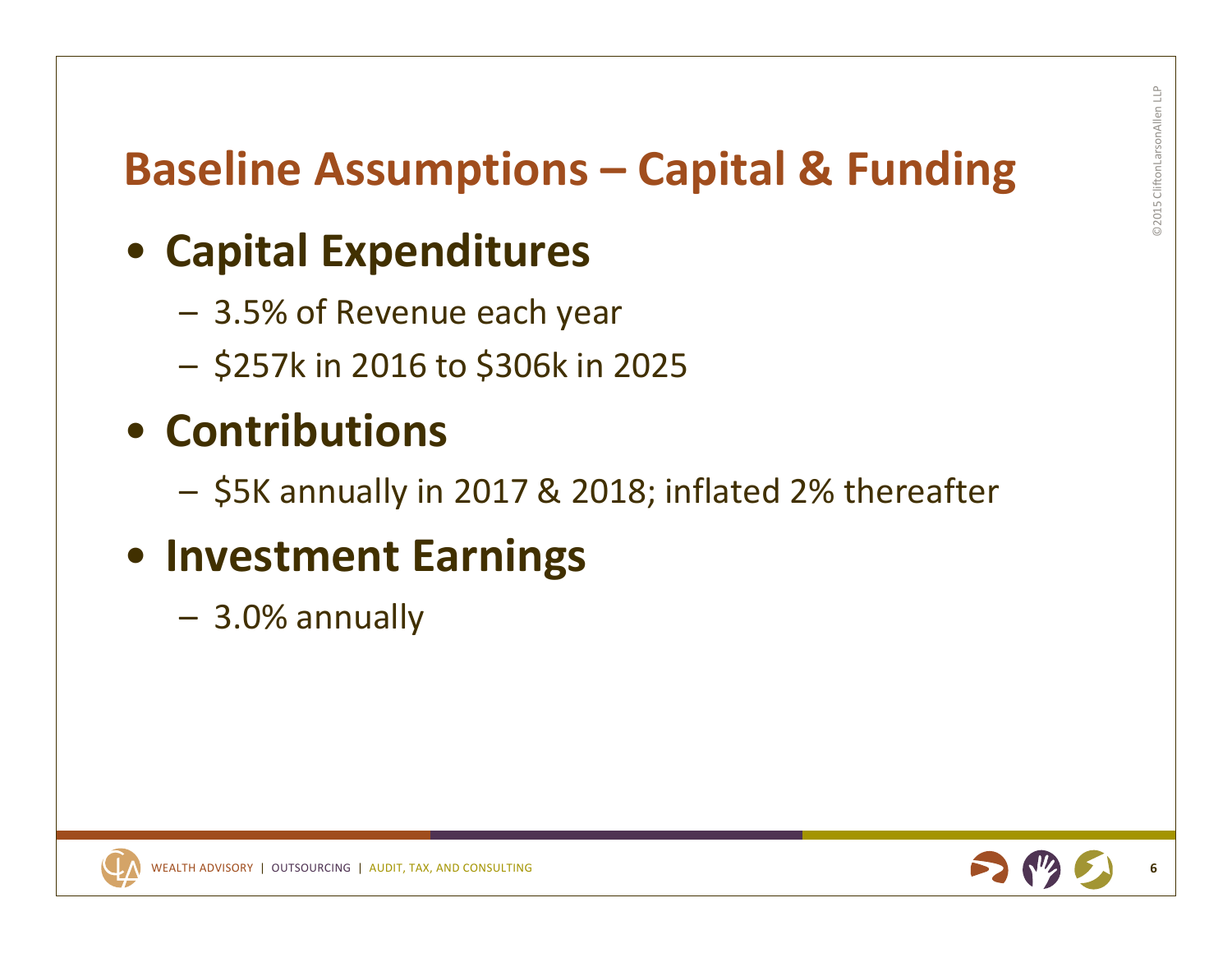# **Baseline Dashboard – May 16th version previously presented**

**Mennonite Home Association, Inc.** CLA Intuition™ - Strategic Financial Planning Model  $($ \$000s $)$ **2016 PERFORMANCE** 19.8  $20.0$  $20.1$ 19.4 19.6  $18.2$ 18.5 18.8 19.2  $17.7$ Average Age  $\div$  Basis = 2016 Budget \$0.3M / 3.6% 2016 Operating Margin of Facility **REVENUE AND EXPENSE INFLATION** 2016 2017 2018 2019 2020 2021 2022 2023 2024 2025 **Revenue Inflation Expense Inflation** Net **SNF** 2017  $2018+$ 2017  $2018+$ 2017  $2018+$ Operating Medicare  $-12.00\% - 1.00\%$ **Housing**  $-2.50\% - 2.50\%$ Labor 9.4% 8.9%  $8.4%$ Margin 7.8% 7.3%  $\pm$  2.50%  $\pm$  $6.7%$  $- 1.00\% - 1.00\%$ 2.50%  $6.2%$ Medicaid 5.7%  $5.1%$ 4.6%  $\div$  3.00%  $\div$  3.00%  $\pm$  3.00%  $\pm$  3.00% Non-Labor **Private Pay Other Rev** 2016 2017 2018 2019 2020 2021 2022 2023 2024 2025  $\pm$  2.50%  $\pm$  2.50%  $\begin{array}{|c|c|c|c|c|c|c|c|}\n\hline\n2.01x & 2.00x & 1.91x & 1.83x & 1.74x & 1.64x & 1.53x & 1.42x & 1.30x \\
\hline\n\end{array}$ Net Inflationary **Debt** Spread (%)  $-0.6%$  $-0.7\% -0.7\% -0.6\%$  $-0.6\%$   $-0.6\%$   $-0.6\%$   $-0.6\%$   $-0.6\%$ **Service** 2017 2018 2019 2020 2021 2022 2023 2024 2025 Coverage (MADS) **INVESTMENT RETURNS** 2017 2018 2019 2020 2021 2022 2023 2024 2025 Ė 3.00% Overall Returns (2017 - 2019) 픰 2016 3.00% Overall Returns (2020+) **CONTRIBUTIONS** Days Cash  $\rightarrow$  \$5k Contributions (2017) S5k Contributions (2018)  $-2.0\%$  Inflation (2019+) 112 115 115 113 110 108 105 98 89 78 on Hand **CAPITAL SPENDING** Routine Capital = \$256 in 2016 to \$304 in 2025 哥  $\frac{1}{2}$  Yrs 6 - 10 (3.5% of Rev.) / (71.9% of Dep.) Yrs 1 - 5 (3.5% of Rev.) / (79.6% of Dep.) 2018 2016 2017 2019 2020 2021 2022 2023 2024 2025 **Set Baseline** 



©2015 CliftonLarsonAllen LLP

liftonLarsonAllen LLP

WEALTH ADVISORY | OUTSOURCING | AUDIT, TAX, AND CONSULTING

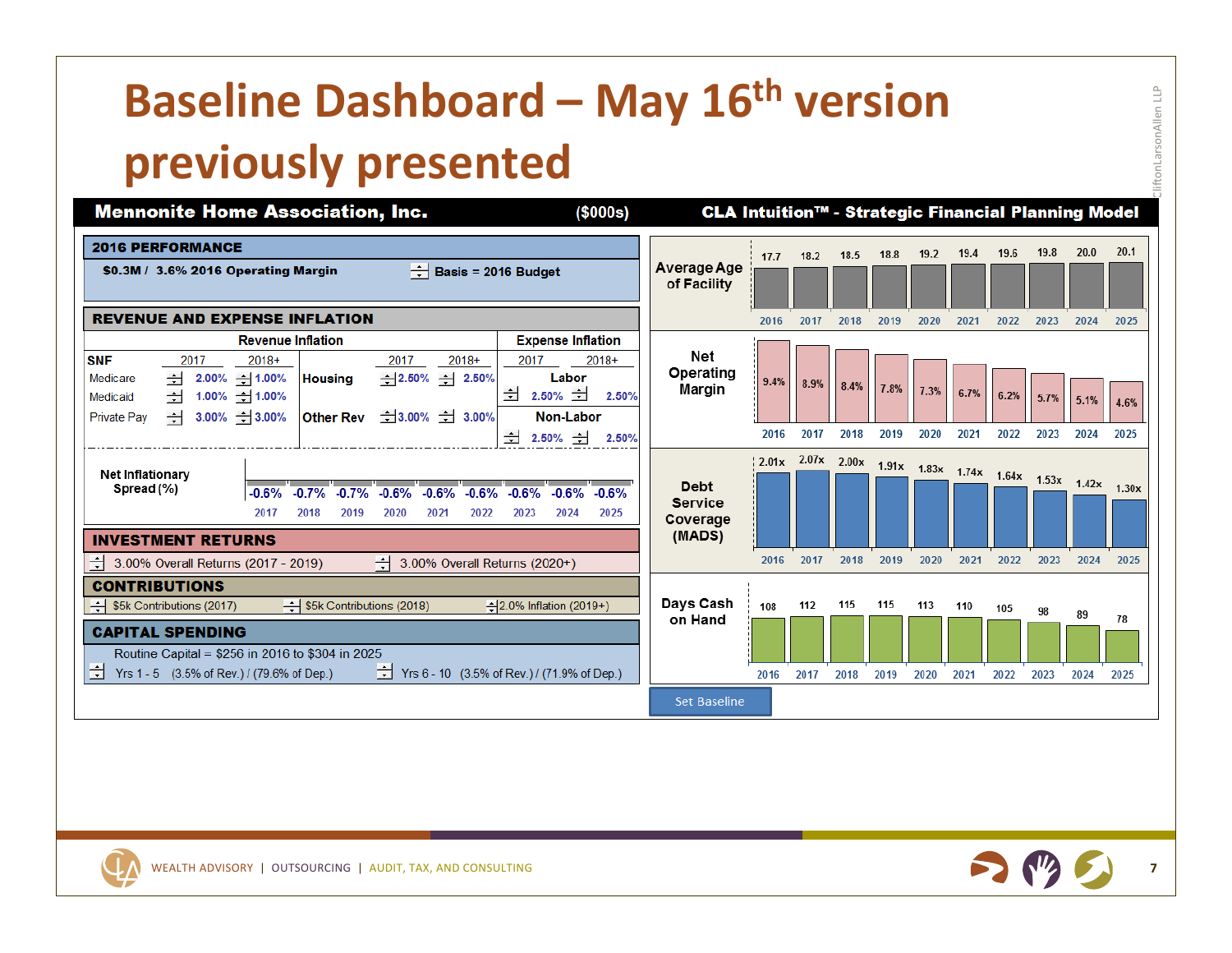# **Baseline Dashboard – as of July 1 with updated inflation assumptions**



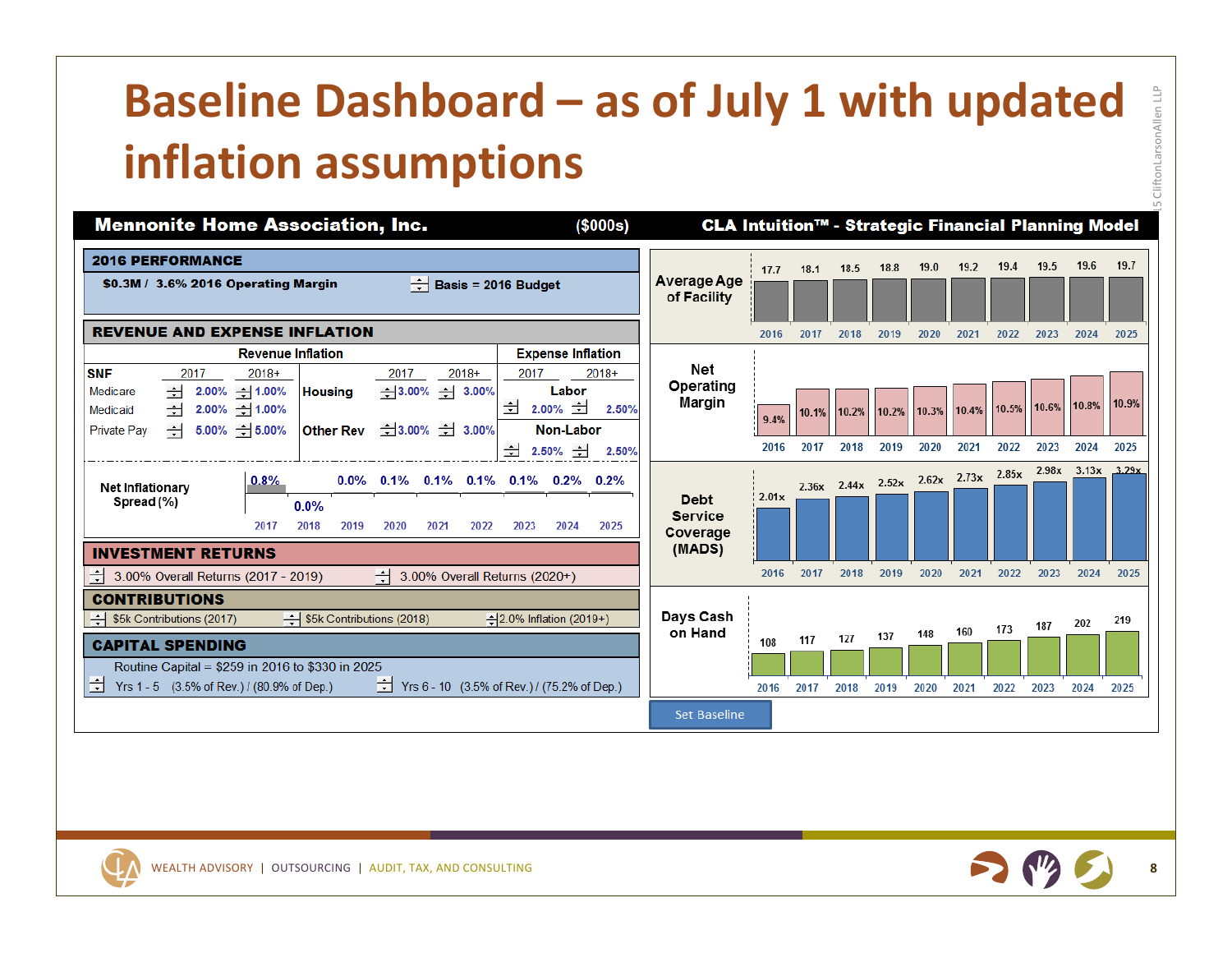#### **Strategic Dashboard**

| d<br>۰      |  |
|-------------|--|
| $\sim$<br>3 |  |
| ٠<br>٠<br>é |  |
|             |  |
|             |  |

 $\stackrel{\text{p}}{\equiv}$ 





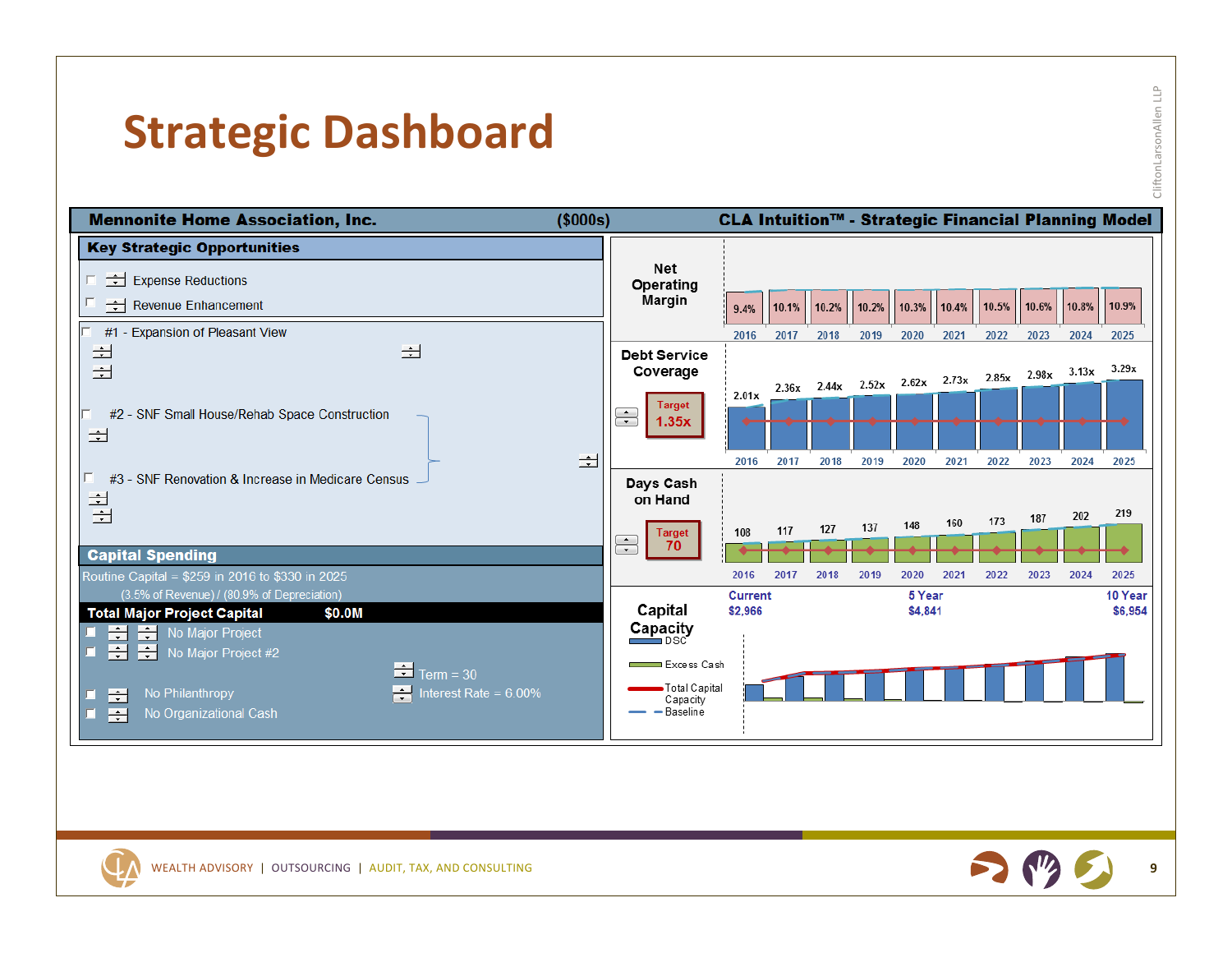# **Revenue Enhancement Strategy to Baseline MHA Operations**

- • Represents increases to current revenues (i.e. private pay rate hike, increase in meal charges, etc) to current MHA operations; annual run rate improvement
	- Enhancement to Revenue by 1%







©2015 CliftonLarsonAllen LLP

**©201** 

.5 Clifton Larson Allen

 $\stackrel{\text{p}}{\Box}$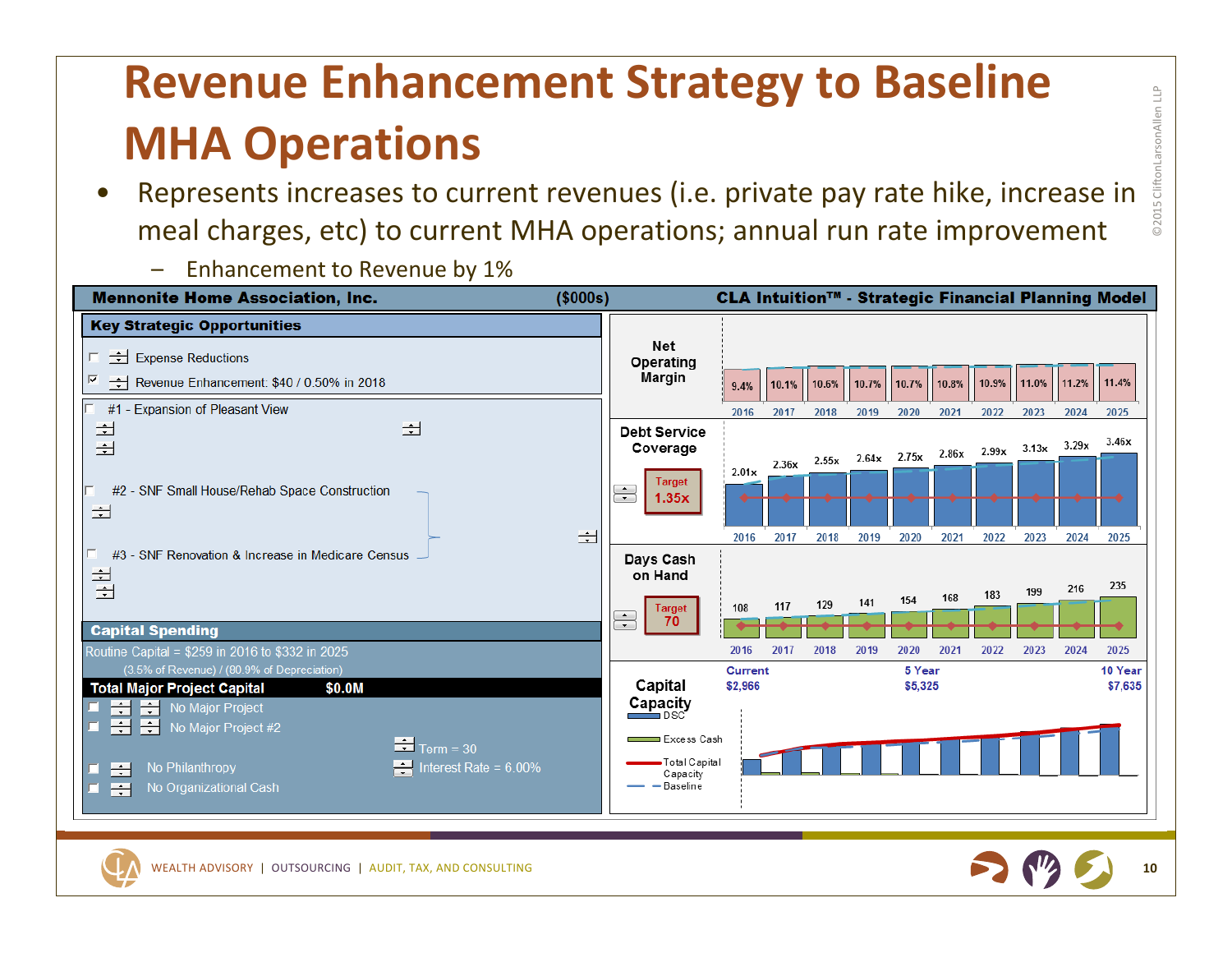#### **#1) Pleasant View Expansion**

- Beginning on 10/1/16; 12 months of construction
- Ability to toggle Interest Rate, 30 year bonds
- Ability to toggle project costs, 10% equity into project
- 25 additional private pay units added to the campus
- Forecasted Rental Fees:

| Unit Mix of AL/IL for proposed expansion: | Units | Rate |                     |
|-------------------------------------------|-------|------|---------------------|
| 5 AL at \$88/day                          |       |      | 5 \$ 88 per day     |
| 1 Single IL at \$1,000/month              |       |      | 1 \$ 1,000 monthly  |
| 14 Double IL at \$1,200/month             |       |      | 14 \$ 1,200 monthly |
| 5 Super Doubles at \$1,500/month          |       |      | 5 \$ 1,500 monthly  |
|                                           | OE.   |      |                     |

• Model has a toggle built in to provide the ability to increase the monthly rental rates that are proposed above to increase them to market rates



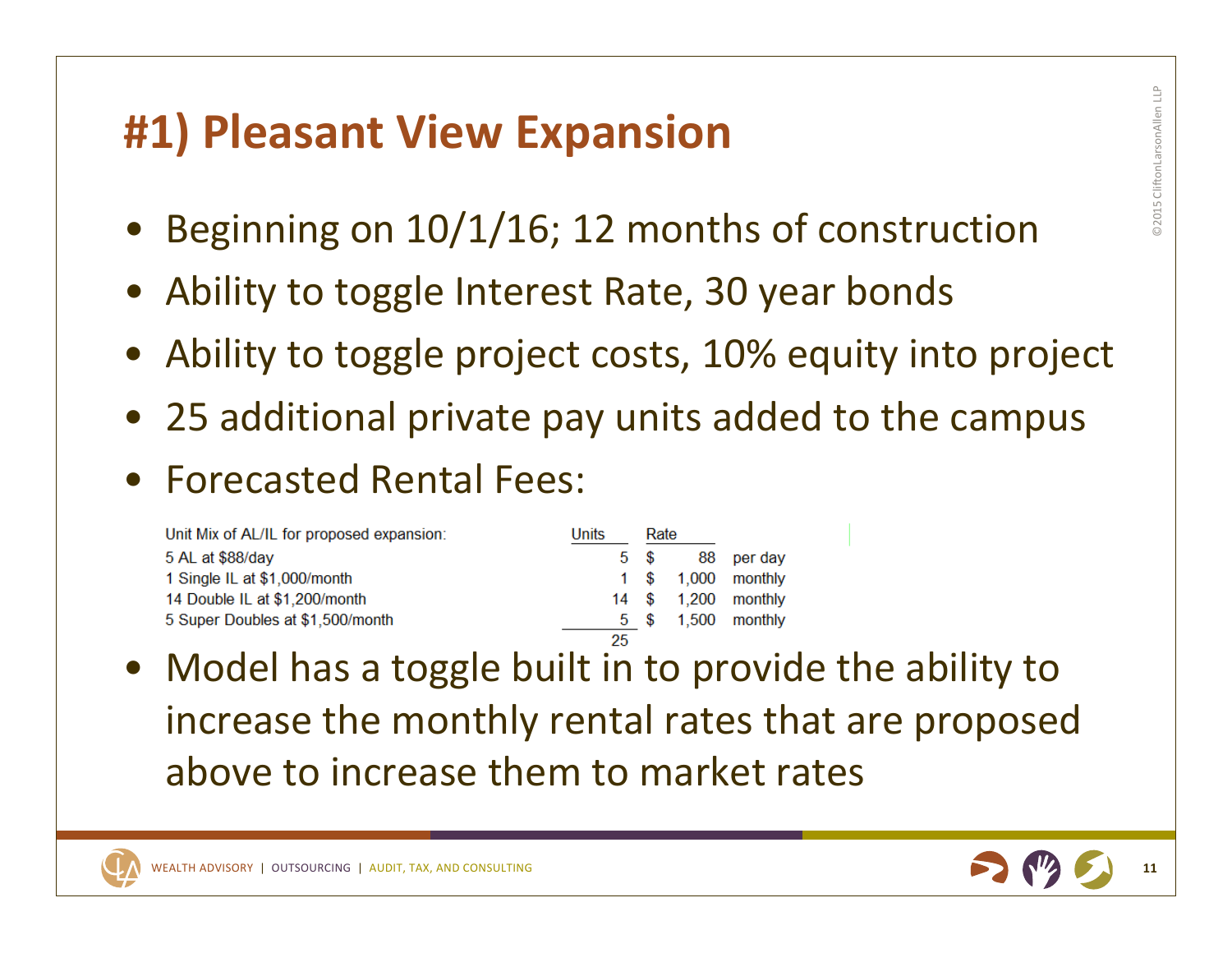# **#1a) Pleasant View Expansion – using initial estimates for MSFs**





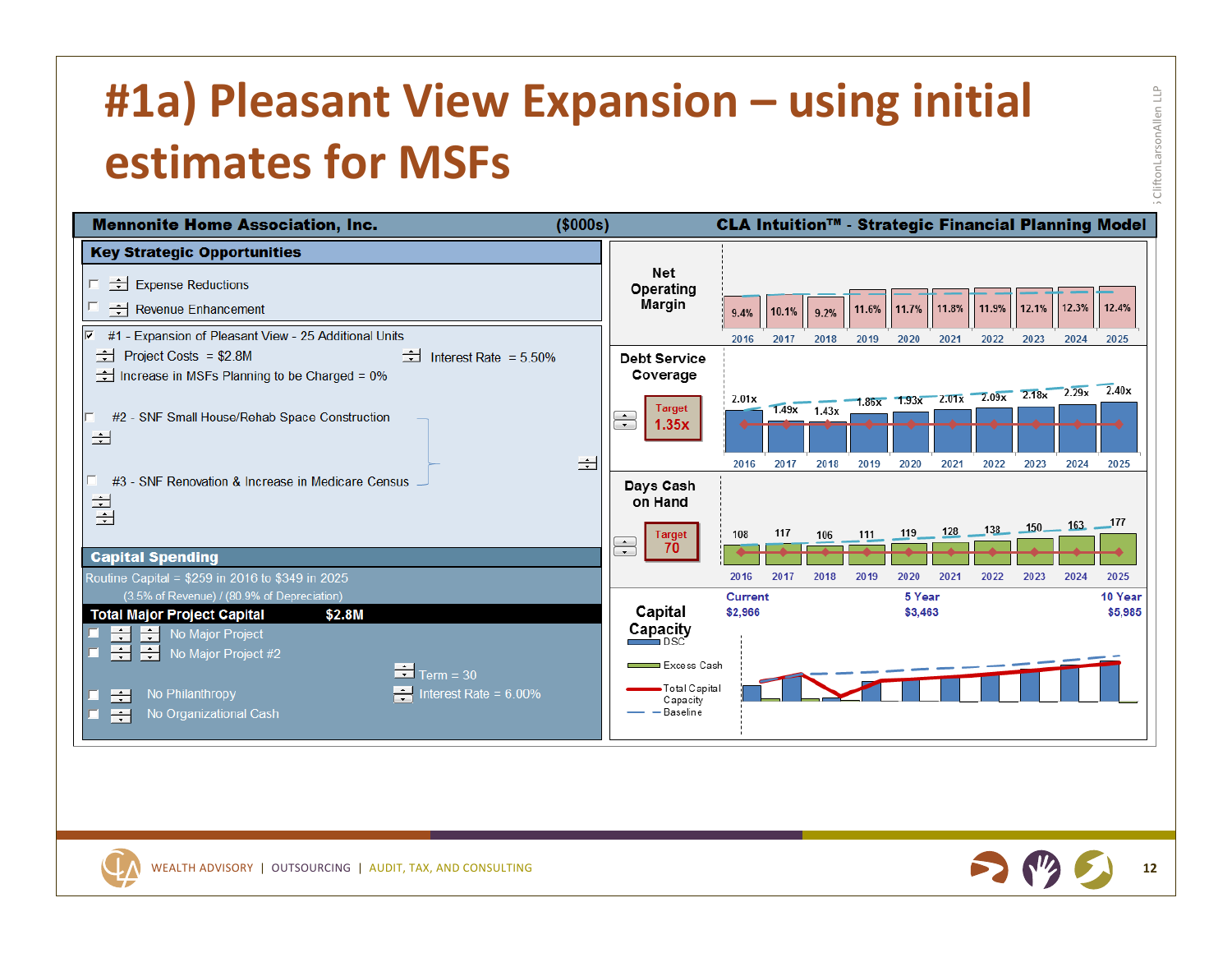# **#1b) Pleasant View Expansion – with 15% increase in MSFs to market rates**





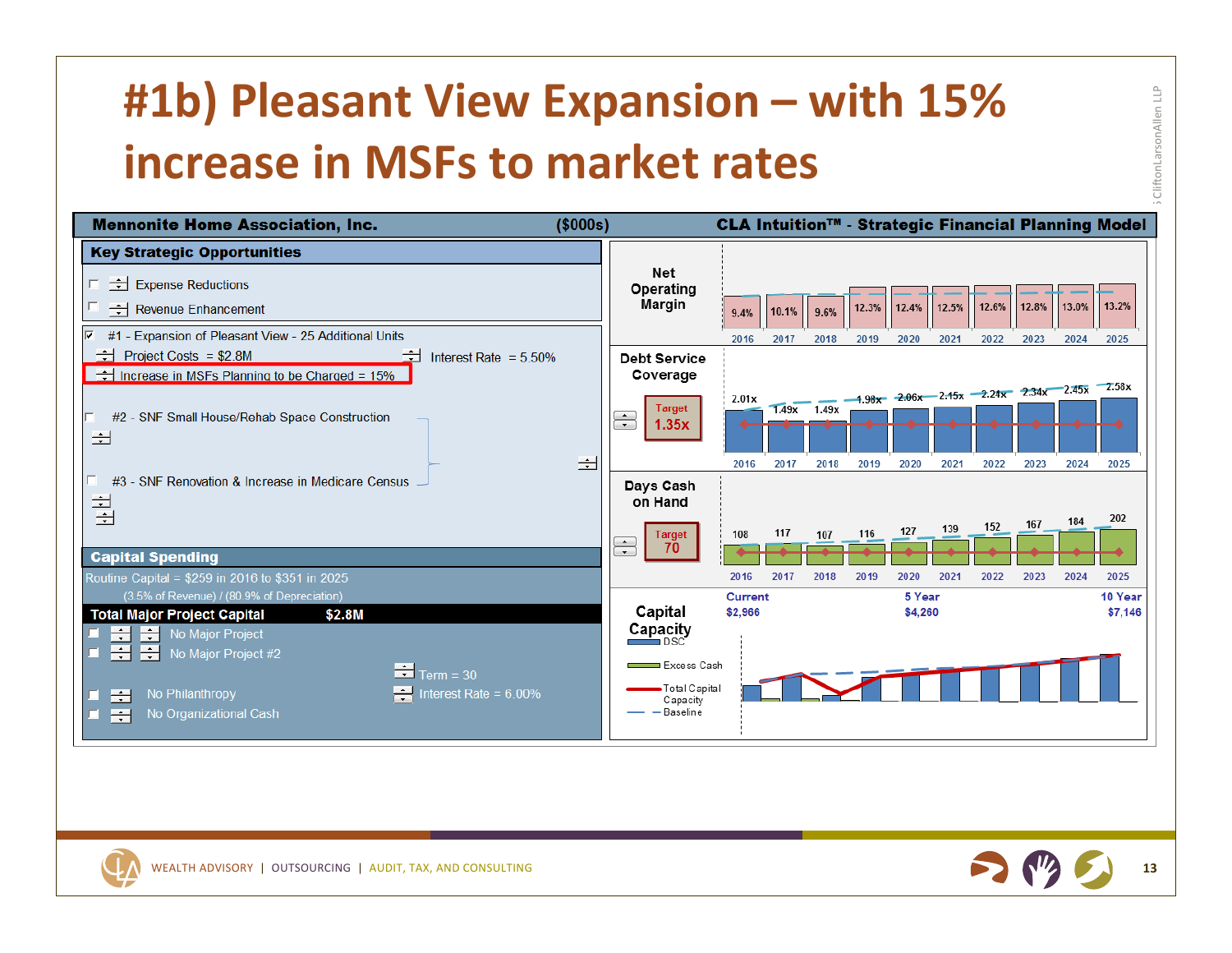# **#2 & 3) SNF Small House Construction & Existing SNF Renovations**

- Timing begins after Pleasant View expansion is complete
	- SNF small house construction starts first, SNF renovations follows
- Ability to toggle interest rate, 30 bond financing
- Ability to toggle estimated project costs for both the SNF small house/rehab space & the SNF renovation
- 10% equity into the projects



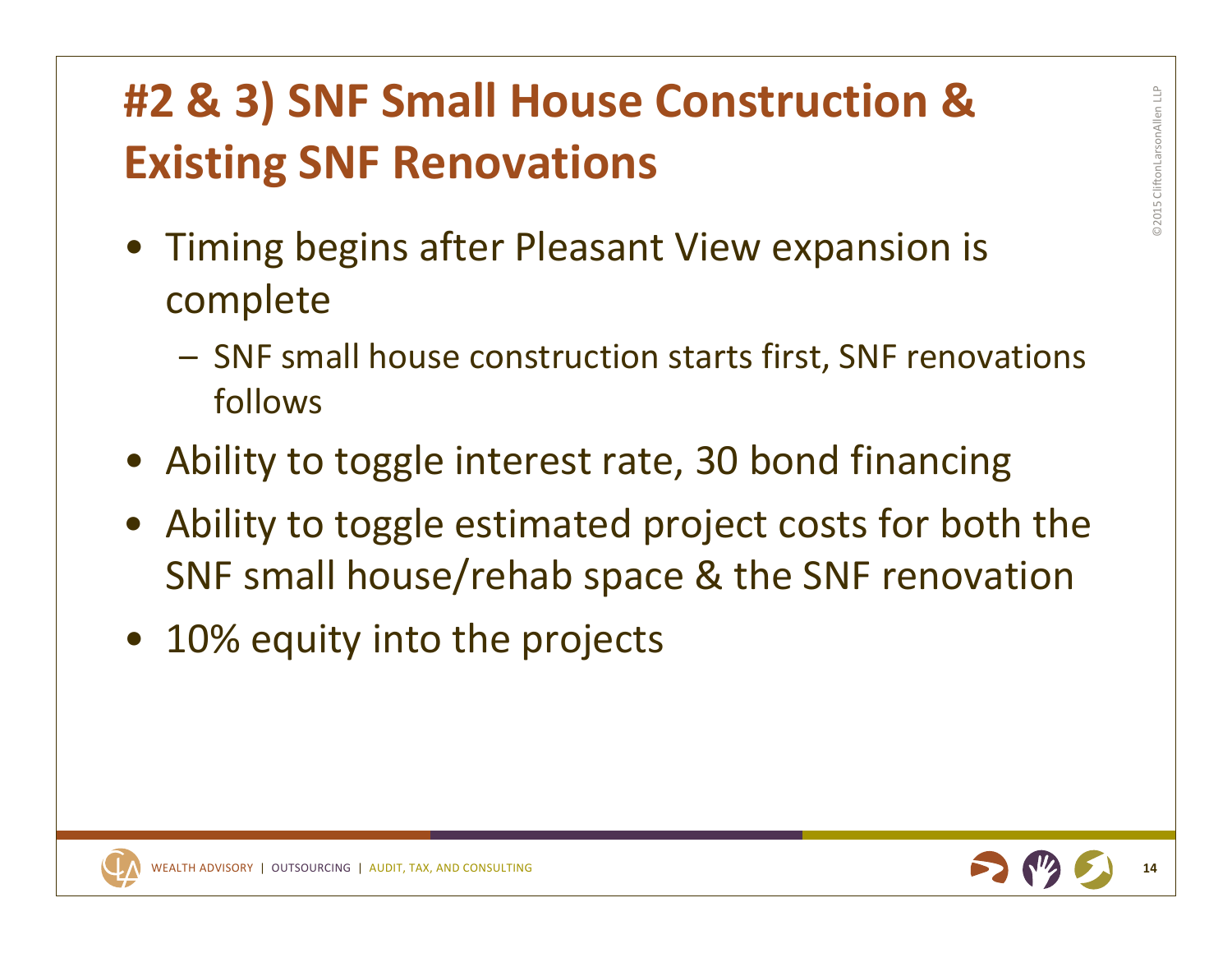# **#2 & 3) SNF Small House Construction & Existing SNF Renovations**

- Upon completion of the SNF renovation, Medicare average daily census is estimated to increase by 6‐7 residents per day
	- Each resident represents approximately \$107 per day in additional margin
	- Model has the ability to toggle the increase in Medicare average daily census

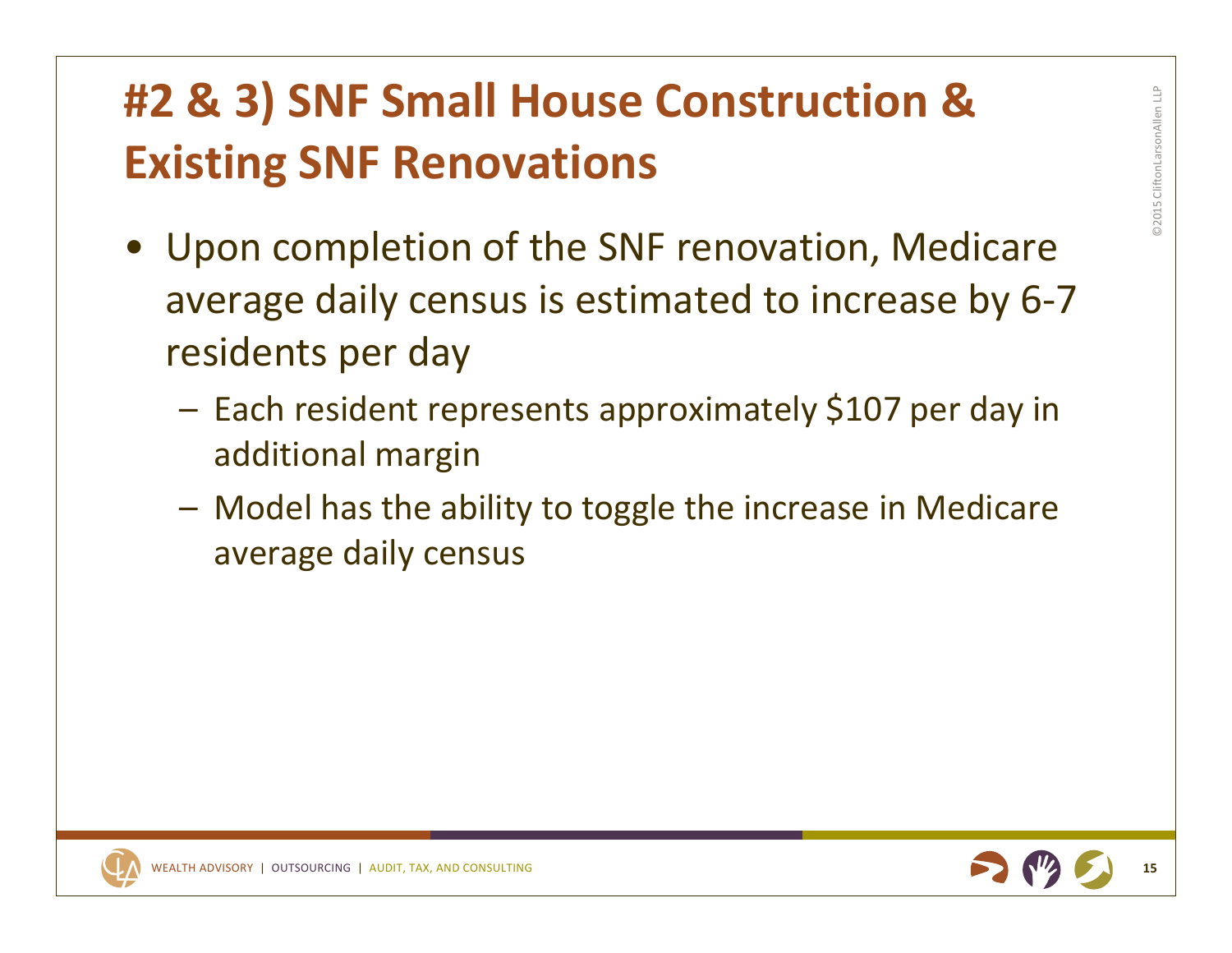# **#2 & 3b) SNF Small House Construction & Existing SNF Renovations**





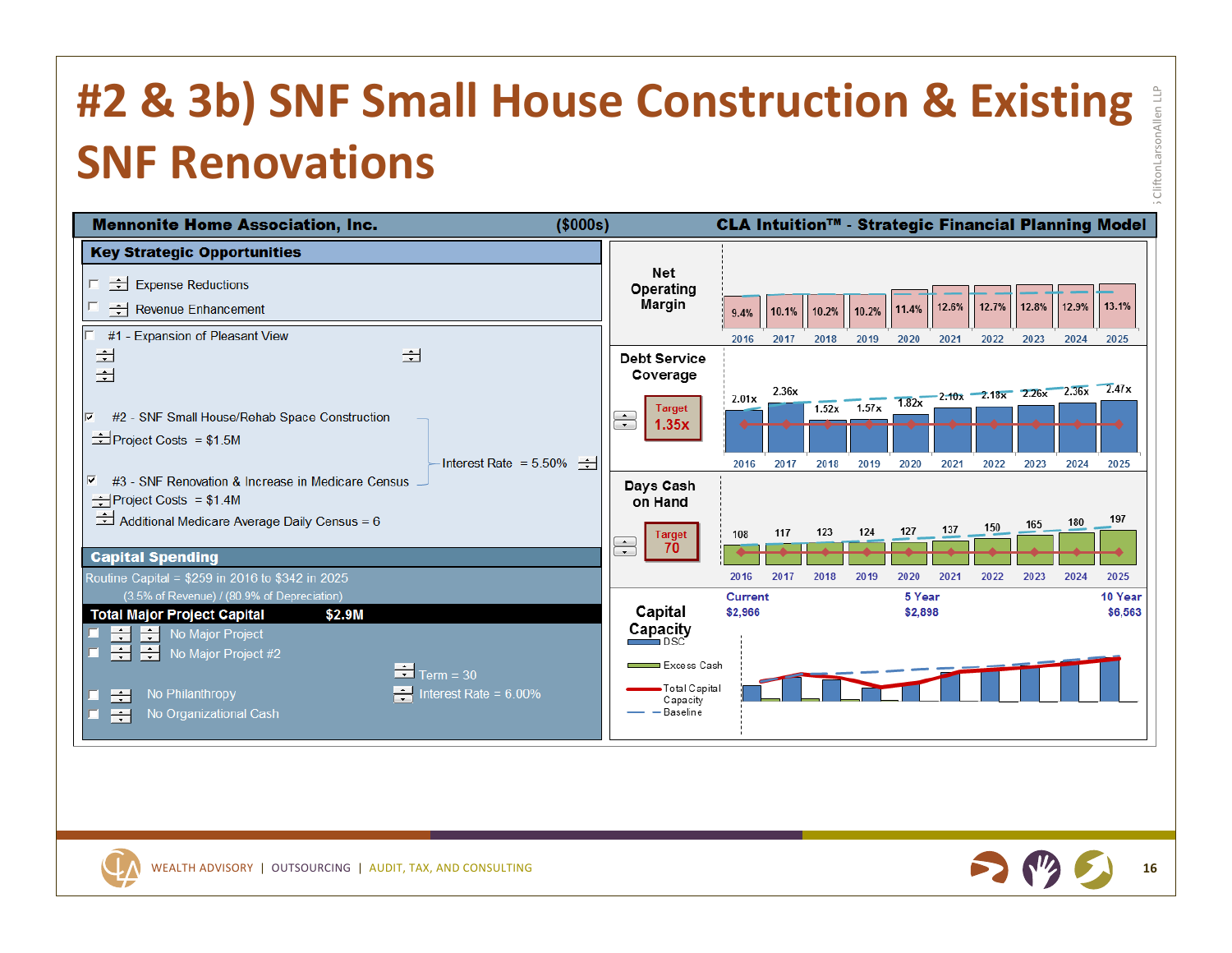## **All Strategic Opportunities**





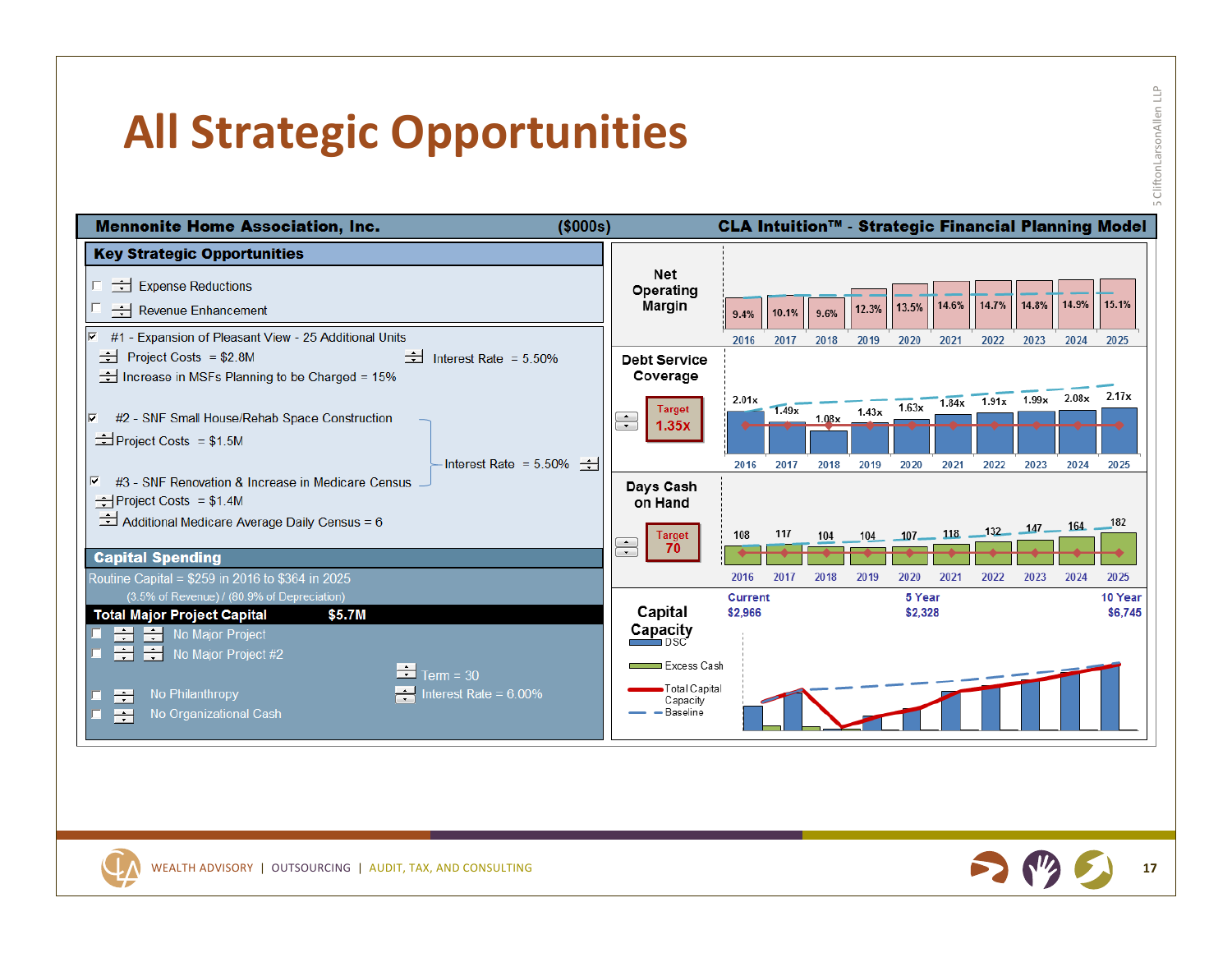# **All Strategic Opportunities – if total construction costs increased to \$7M**





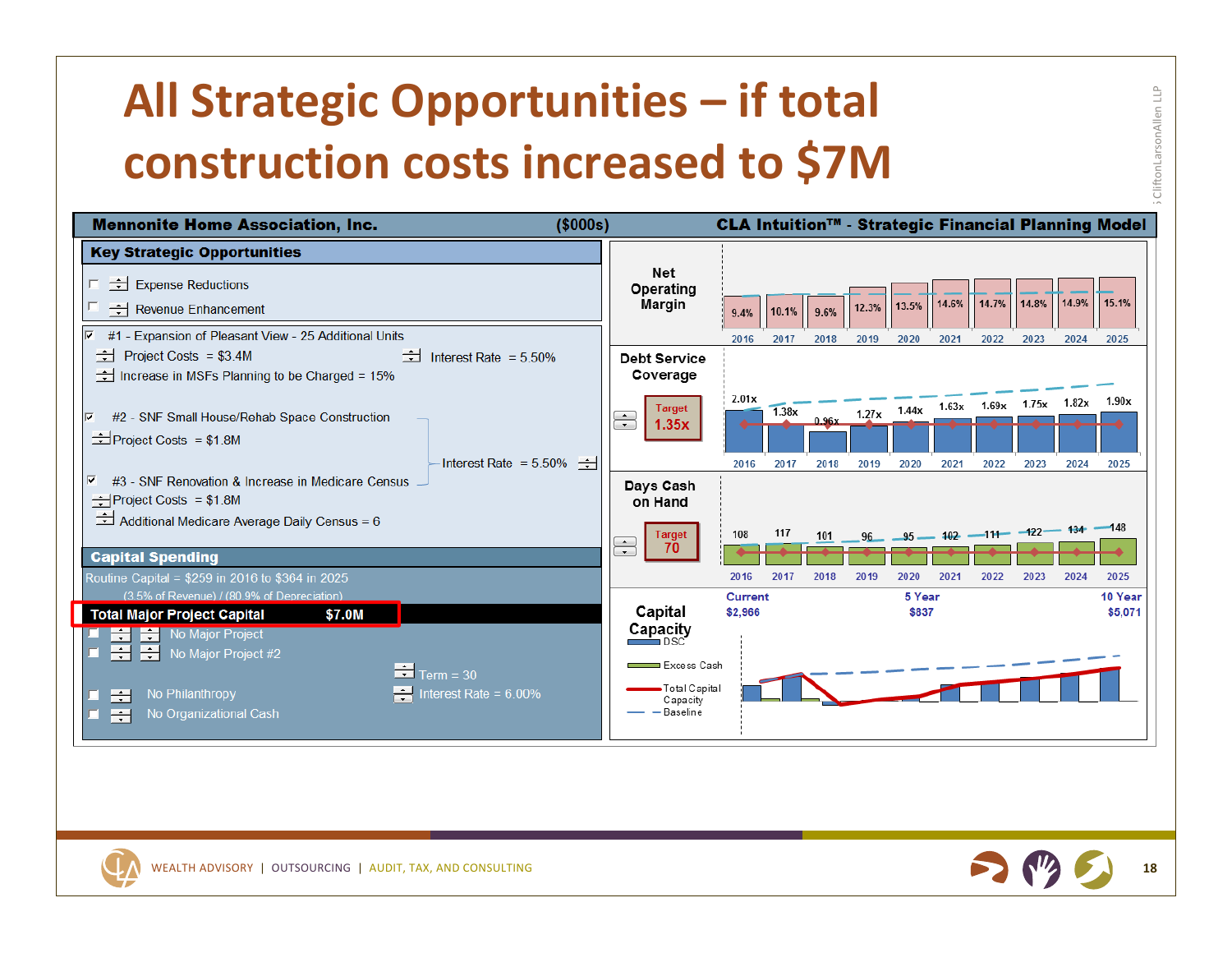

#### **Amanda Tinney, CPA**

**Principal 314‐925‐4389 amanda.tinney@claconnect.com**

#### **Matt Wocken, CPA**

**Manager 612‐397‐3260matthew.wocken@claconnect.com**









**CLAconnect.com**